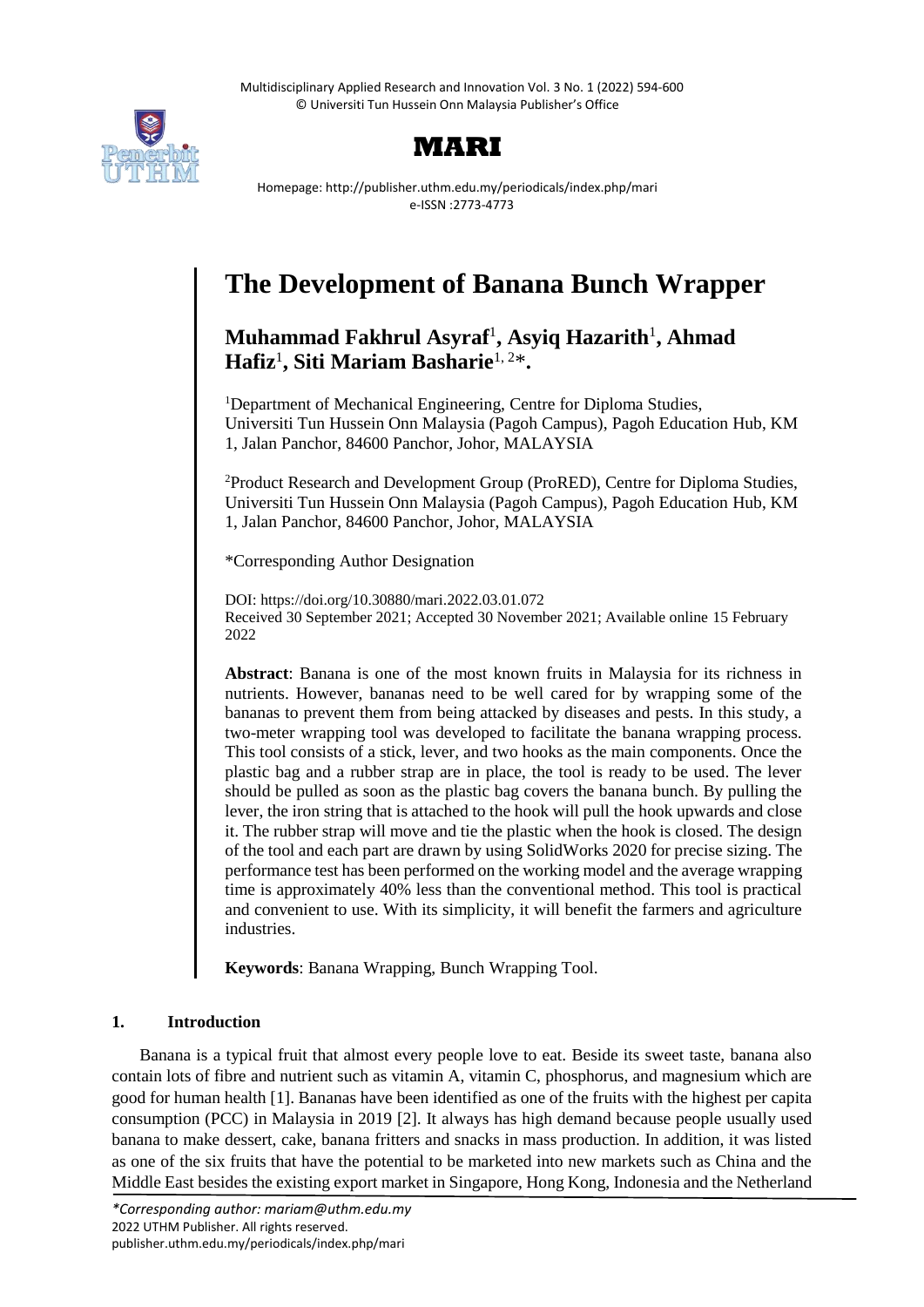[3], [4]. Due to high demand, banana trees have seen widely planted in Malaysia to ensure the stock of banana fruits always available to fulfil the demand from consumers.

| Year | Planting Area (hectare) | Production (metric tonnes) |
|------|-------------------------|----------------------------|
| 2016 | 28 0 36                 | 309 508                    |
| 2017 | 34 894                  | 350493                     |
| 2018 | 30 4 86                 | 331 255                    |
| 2019 | 26 079                  | 325 447                    |

**Table 1: Planting area and production of banana [4]**

**Table 1** shows the planting area and production of banana in Malaysia from year 2016 to 2019. The table shows highest planting area (hectare) is in 2017 which is as much as 34 894 areas have been planted with banana trees and it makes the biggest value of production (metric tonnes) as much as 350 493 meanwhile the lowest is in 2016 with 28 036 area planted and the production value is 309 508 (metric tonnes). The places that contribute the highest amount of planting area are Johor (7612 hectare), Pahang (2541 hectare) and Sabah (3720 hectare) [4].

To produce healthy banana fruit, it must be well cared by farmers. Many factors can affect the quality of banana yields including the quality of seeds, pH and soil type, temperature, water supply and fertilization. The suitable type of soil and enough fertilization is required to ensure the trees can live and absorb the nutrients from soil. Banana trees can live in all kinds of well-drained soils with suitable pH concentration around 5.5 – 8.0 [2], [5]. In addition, the temperature should be around 12 °C - 32 °C, has high humidity and has frequent rainfall distribution [5].

Besides that, wrapping banana at early fruit aged (see **Figure 1**) also can increase or maintain the quality of the fruits [5], [6] because they are vulnerable to the environment. Wrapping banana could protect them from diseases and pests such as paddy leaf folders (Erionata Thrax), fruit flies (Bactrocera Papaya), and Thrips spp, as well as animals such as monkeys, squirrels, and birds [5], [6]. Typically, the bananas bunch need to be wrapped after the last comb on the bunch is formed [5].



**Figure 1: Wrapped bunch of bananas on tree** [**7]**

Usually, farmers use the climbing method to wrap the banana bunches at the tree. They use the ladder which is transported from one banana tree to another with the height of banana trees that is generally around 7 until 8 feet from the ground for moderate height [5], [7]. In general, the process includes ladder transportation, climbing, wrapping the banana using a plastic bag or sack and then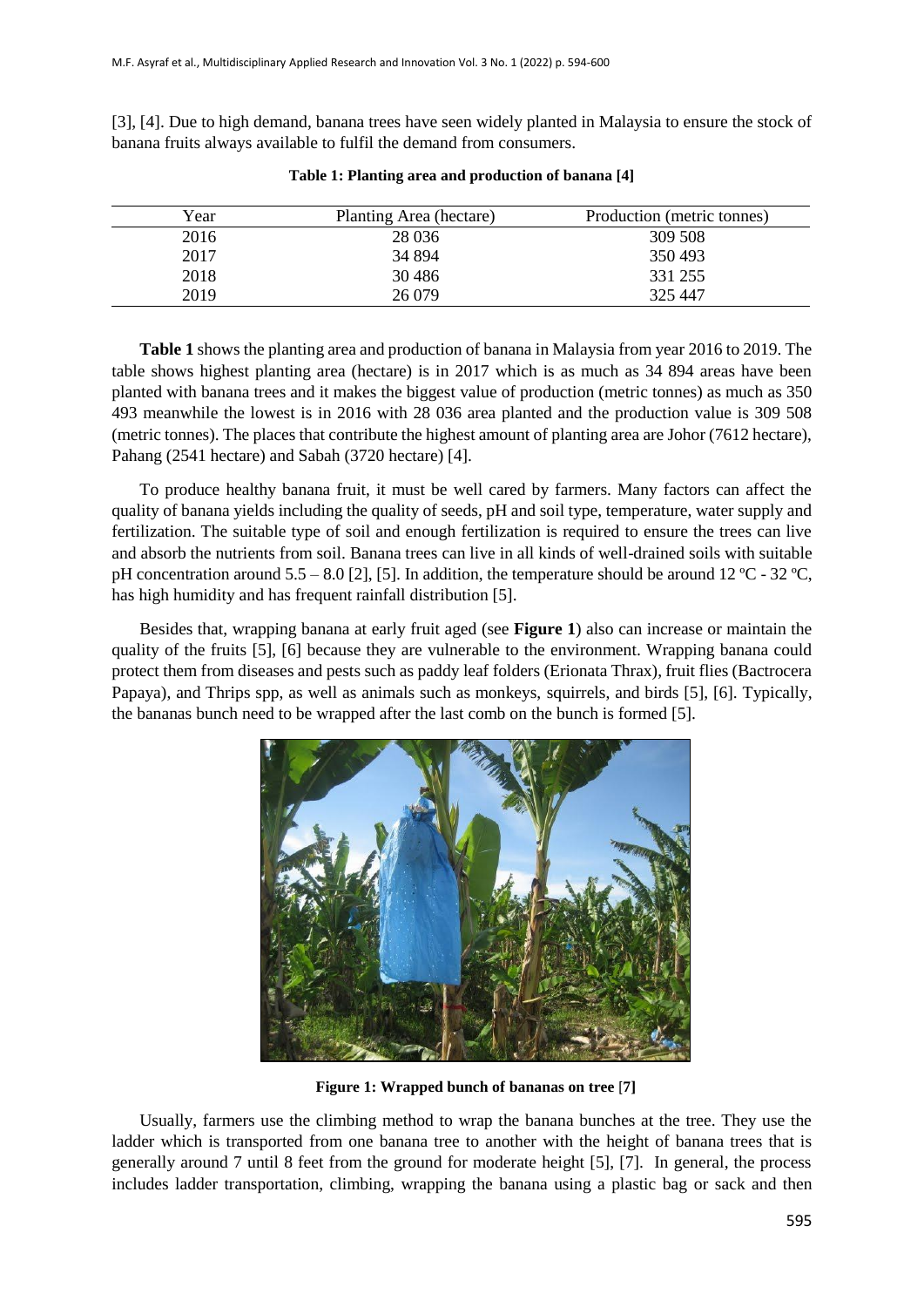securing the package with the rope. The farmer or worker must then descend the ladder and repeat the same process for the other trees.

This conventional approach is considered unsafe and risky to the farmers especially in uneven farming area when the ladders cannot be placed in balanced and stable conditions. They have a probability of falling from the ladders and exposing themselves to the risk of falling ladders and hitting farmers during work. In addition, this method also takes more time and requires more energy as farmers need to carry and transport the ladder from one tree to another and need to go through the ascending, wrapping and descending processes continuously during wrapping process.

Hence, in this study, an adjustable wrapping tool is designed and developed with a length of around 2 m long with a maximum diameter bunch of bananas that can be wrapped is about 45 cm. The aim is to help farmers facilitate the work and overcome the risks that have been discussed earlier. It could reduce the risk and fatigue of farmers and help farmers carry out the wrapping process in less time and effort.

In Malaysia, the types of bananas that are typically wrapped are from thin-skinned type bananas that are widely in demand such as Pisang Nangka, Pisang Nipah, and Pisang Cavendish. By wrapping these bananas at certain ages may prevent the attack of pests and avoid bruises in turn can maintain the quality of the fruit before it reaches the mature ages.

| Types of Banana  | Weight (kilogram) | <b>Size</b>    |
|------------------|-------------------|----------------|
| Pisang Berangan  | 12-22             | Medium-large   |
| Pisang Nipah     | 15-28             | <b>Short</b>   |
| Pisang Tanduk    | $7-10$            | Large and long |
| Pisang Cavendish | 20                | Large          |
| Pisang Rastali   | $10-15$           | Medium         |
| Pisang Nangka    | 12-14             | Large          |

**Table 2: Weight and Size of Banana [9]**

**Table 2** shows the weight and size of banana that commonly found in Malaysia. In this study, the size of bunch diameter and the height of the Pisang Nangka tree are used as references in determining the size of the wrapping tool that will be produced. From the random measurements that has been made, generally, the diameter for Pisang Nangka's bunch is more than one feet or about 30-40 cm, and the height of its tree is approximately around 2.2-2.6 m from the ground.

# **2. Materials and Methods**

Methodology is a method by doing research with systematics description about the activities. This method is important when doing project. The detailed design of the banana bunch wrapper will be discussed together with the material for each product component and other specifications. Hence, the detail related to the preparation of methods also will be discussed in this section.

### **2.1 Materials**

Material selection is a process of selecting a suitable material or a set of similar materials for the designed product to perform its intended operation [10]. The materials selected for this project are based on engineering properties, cost and availability factors.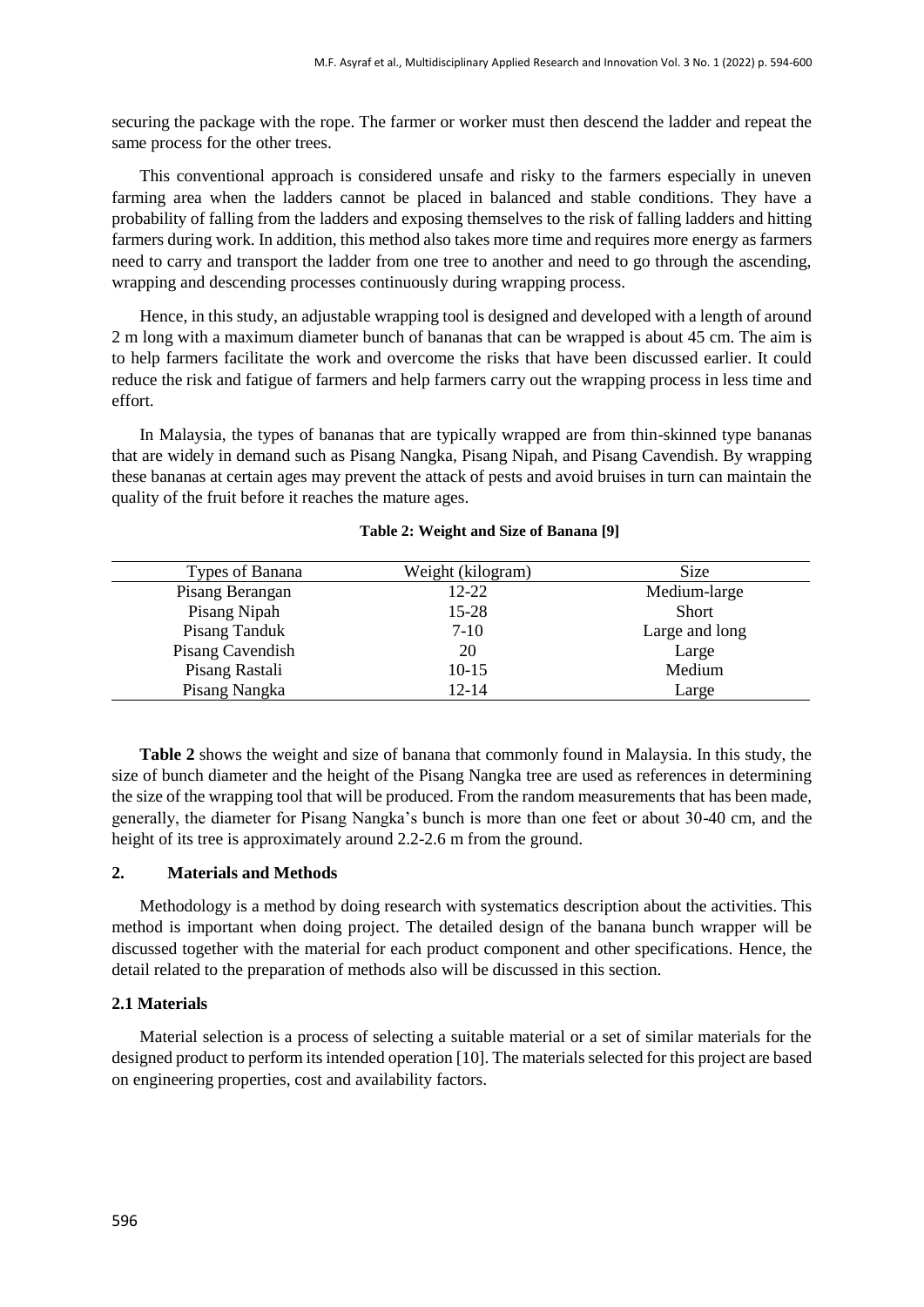| Item No.       | Part Name             | Material                               | Quantity |
|----------------|-----------------------|----------------------------------------|----------|
|                | Supported Hook        | <b>Aluminum Alloy</b>                  |          |
|                | Holder                |                                        |          |
| $\overline{2}$ | Lock                  | Aluminum Alloy                         |          |
| 3              | Hook                  | <b>Aluminum Alloy</b>                  |          |
| 4              | Rivet                 | Button Head Rivet M3 40 mm             | 4        |
| 5              | Iron string           | <b>Stainless Steel Cable Line Core</b> |          |
| 6              | Connector             | <b>Aluminum Alloy</b>                  |          |
| 7              | <b>Lock Connector</b> | Cast Iron                              |          |
| 8              | <b>Stick</b>          | Round Bar Aluminum Alloy 200 x 4 cm    |          |

#### **Table 3: The material selection for parts in banana wrapper**

**Table 3** shows the material selection for parts in banana wrapper tool. Most of the material proposed in this project is aluminum alloy due to its lightweight and toughness.

#### **2.2 Methods**

Based on the knowledge and research that has been done, banana wrappers are rarely seen in the market. The only similar tools that may exist are wrapping tools used to wrap other type of fruits such as mangoes and Jack fruit. The conceptual design of these tools may be applied in this design of banana wrapper. However, some improvements or modifications would need to be made in order to achieve the project objective. The product design specifications are then subsequently generated from the relevant information collected.

| No. | Specification         | Description                                                                                |
|-----|-----------------------|--------------------------------------------------------------------------------------------|
|     | Weight                | The weight of the tool must not more than 2 kg.                                            |
| 2   | <b>Size</b>           | The diameter for the hook is around 45 cm or more, and the                                 |
|     |                       | stick has at least 2 m long.                                                               |
| 3   | Material              | Must be tough, stiff, strong and light weight.                                             |
| 4   | Ergonomics            | Adjustable and must be convenience to carry and handle.                                    |
| 5   | Maintenance           | Minimum                                                                                    |
| 6   | Operating environment | Must be able to close the hook wisely to move the rubber strap<br>and tie the plastic bag. |

|  |  | <b>Table 4: Product design specification</b> |
|--|--|----------------------------------------------|
|  |  |                                              |

The product design criteria or specifications for the banana bunch wrapper tool are shown in **Table 4**. Based on the specification of these desired design criteria, several conceptual ideas related to this banana wrapping tool have been generated. The selection of suitable materials was also considered at this stage, generally according to the required engineering properties. The concepts of the ideas that have been presented are then evaluated according to a particular weightage and scale to determine the best idea design options that meet the requirements that have been listed.

After choosing the best idea design, the idea was then converted to a detailed drawing using SolidWorks 2020 software. At this stage, engineering drawings of each component were produced according to the dimensions specified for manufacturing and assembly purposes. All the component is then assembled to turn into a complete system design of banana bunch wrapper tool. **Figure 2(a)** shows the Bill of Materials of the wrapping tool while **Figure 2(b)** shows the assembly drawing and the detailed of connection between hook and lock connector.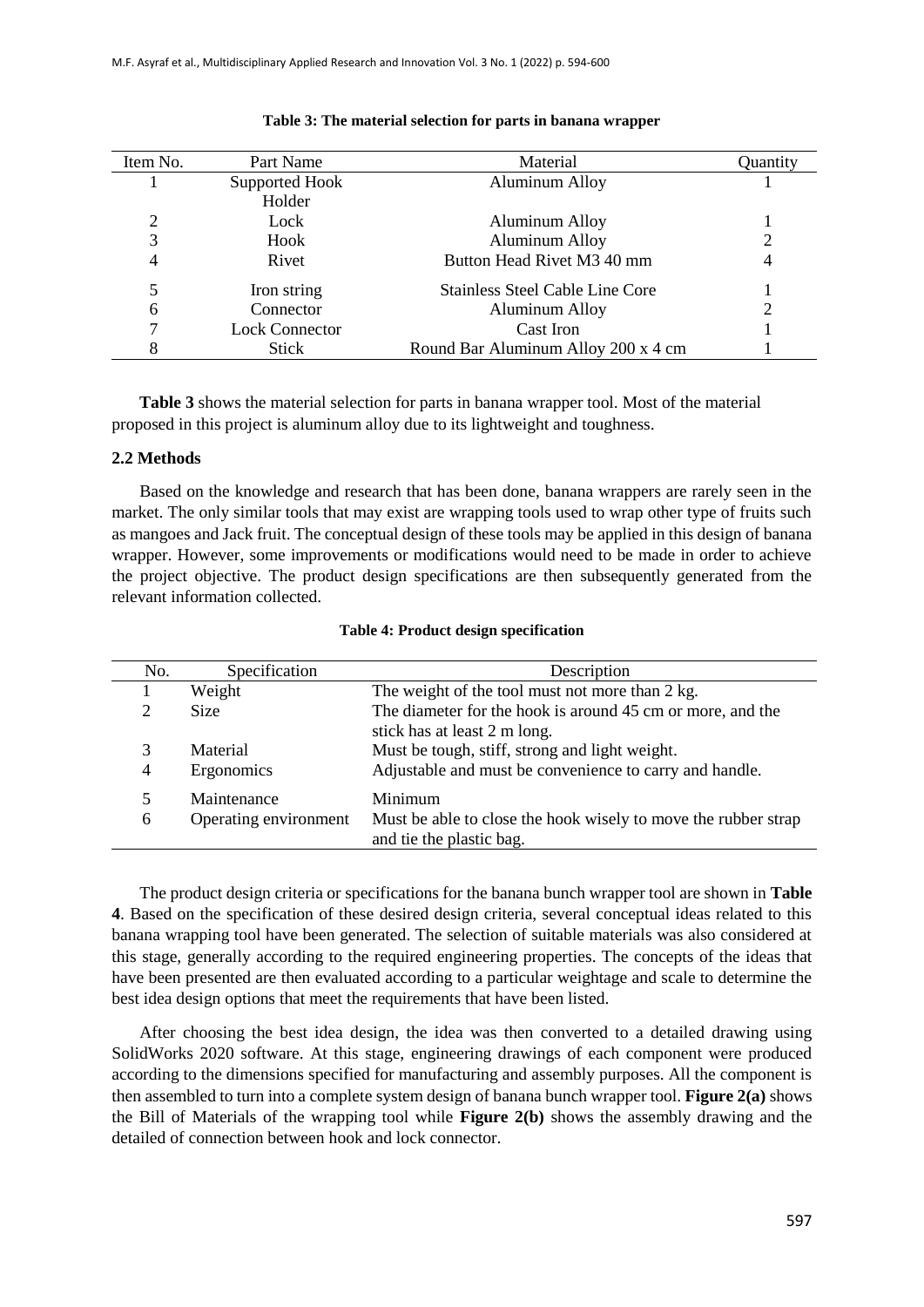

(a)



**Figure 2: Proposal design of banana bunch wrapper tool**

This banana wrapping tool consists of a hook holder, lock, iron string, connector, lock connector, stick, and lever. The hook is a spot to put plastic bags and rubber straps. This hook is connected to the lever by an iron string to control the opening and closing of the hook during the operation. Once the plastic bag and rubber strap are put in place, the tool is ready for use. The hook that has been fitted with the plastic bag and rubber strap earlier has to be inserted into the banana bunch from the bottom side. When the hook reaches the end position of the bunch, the lever needs to be pulled to release the rubber strap and plastic bag around it. As the lever is pulled, the iron string reacts and pulls the hook upwards. At this point, the hook will close almost as it is pulled upwards. The rubber travels and binds the plastic bag around the bunch stem. When the plastic bag is secured, release the lever and the hook will also be released from the bag slightly closed upwards to the original state.

#### **3. Results and Discussions**

A series of performance tests were conducted on the banana bunch wrapper to determine the time taken to complete the wrapping process of banana bunches using the working model of this wrapping tool. The average result was then compared to the time of the conventional method.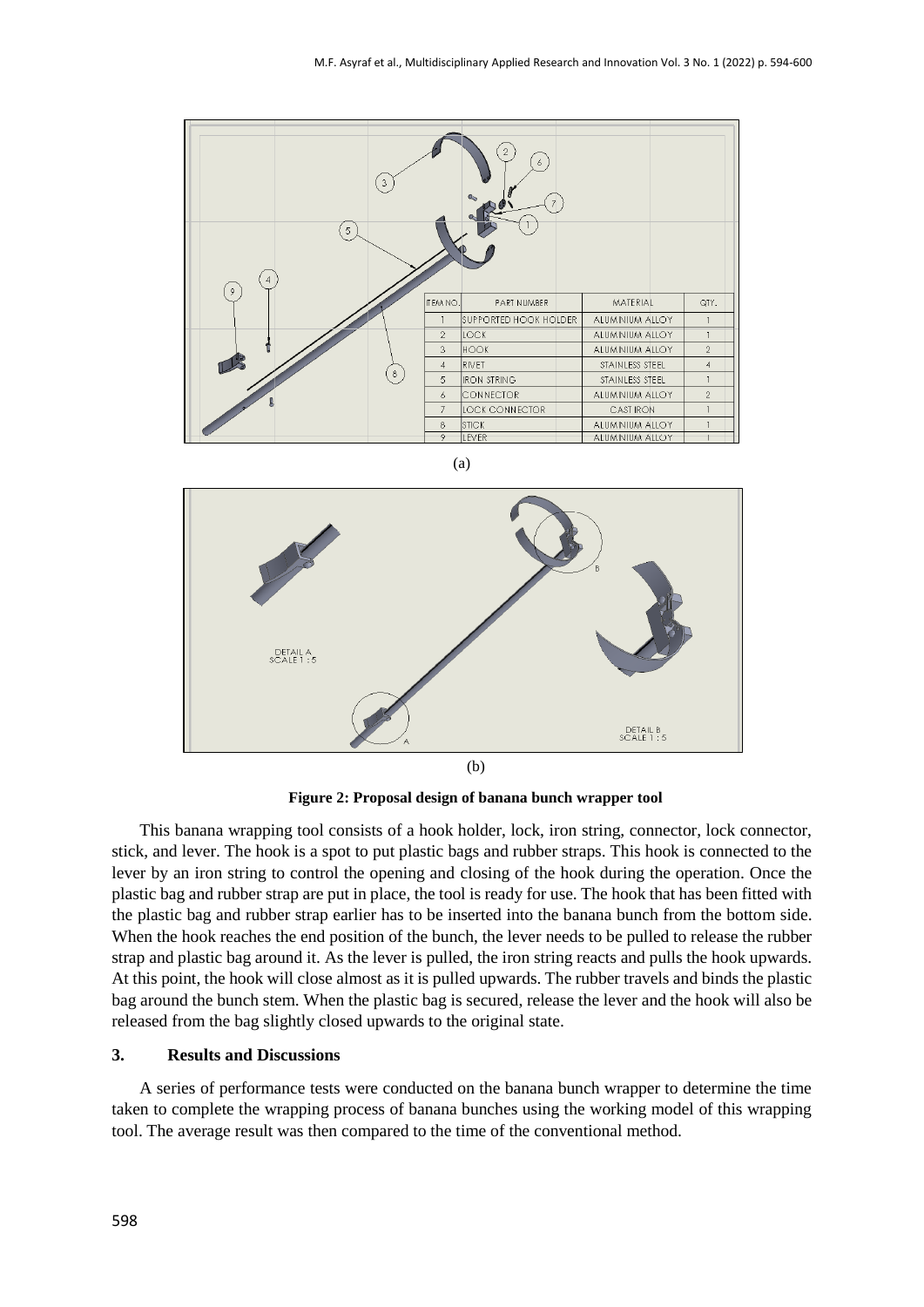|  |  | Table 5: Performance result |  |
|--|--|-----------------------------|--|
|--|--|-----------------------------|--|

| <b>Wrapping Method</b> | Average time (second) |  |
|------------------------|-----------------------|--|
| Ladder                 | 59.29                 |  |
| Banana wrapper         | 23.26                 |  |

**Table 5** shows the performance result for both wrapping methods. The results show that the time taken for the whole wrapping process by using a ladder is almost 1 minute while the average time taken by using a banana wrapper is almost 24 seconds only. It shows a decrease in time of about 36 seconds which is approximately 40%. These results show that the use of this tool can really help reduce in wrapping time and in turn can increase the productivity of related agricultural industries.

# **4. Conclusion**

Through this project, an adjustable banana bunch wrapper was designed and successfully developed. With a maximum length of 2 m, this tool can reach a target height of more than two meters from the ground. According to the tests that were conducted, this banana bunch wrapping tool managed to wrap the bananas in less time compared to conventional methods. It can be assumed that time is reduced by approximately 40% over the average time using ladders. It shows that consumers or farmers are able to wrap bananas more quickly and efficiently with this wrapping tool. However, the design of this tool can be improved in order to reduce the weight of the first prototype. With the applications of simple leverage system, it is suitable for almost everyone and with all the advantages offered by this tool, hopefully it can replace the ladder as a safer and faster alternative.

# **Acknowledgement**

The authors cannot express enough thanks to the ProRED Research Group and Center for Diploma Studies, University Tun Hussein Onn Malaysia for its supports.

# **References**

- [1] J.S. Sidhu and T. A. Zafar, "Bioactive compounds in banana fruits and their health benefits" Food Quality and Safety, vol.2, no. 4, 2018, pp 183–188 doi:10.1093/fqsafe/fyy019 Available : https://academic.oup.com [Accessed January 18, 2021]
- [2] Portal Rasmi Laman Web, Jabatan Pertanian Pulau Pinang 2020, Available : http://jpn.penang.gov.my [Accessed January 18, 2021]
- [3] S. Zulkifli, "Eksport buah-buahan tropika Malaysia meningkat" Sinar Harian September 24, 2020, Available : https://www.sinarharian.com.my [Accessed January 18, 2021]
- [4] Statistik Tanaman (Sub-Sektor Tanaman Makanan) 2020, Jabatan Pertanian Semenanjung Malaysia, Available: [http://www.doa.gov.my](http://www.doa.gov.my/index/resources/aktiviti_sumber/sumber_awam/maklumat_pertanian/perangkaan_tanaman/booklet_statistik_tanaman_2019.pdf) [Accessed January 18, 2021]
- [5] R.Jasmani, "Penanaman Pisang Daripada Pembiakan Tisu Kultur" Berita Transformasi Pertanian, Bil 11, Edisi Nov 2018, p 4–6, Available: [https://www.lpp.gov.my](https://www.lpp.gov.my/) [Accessed January 18, 2021]
- [6] Rubel, et. al., "Effect of banana bunch covering technology for quality banana production in Bangladesh" Progressive Agriculture 30 (3): pp 238-252, Jan 2020